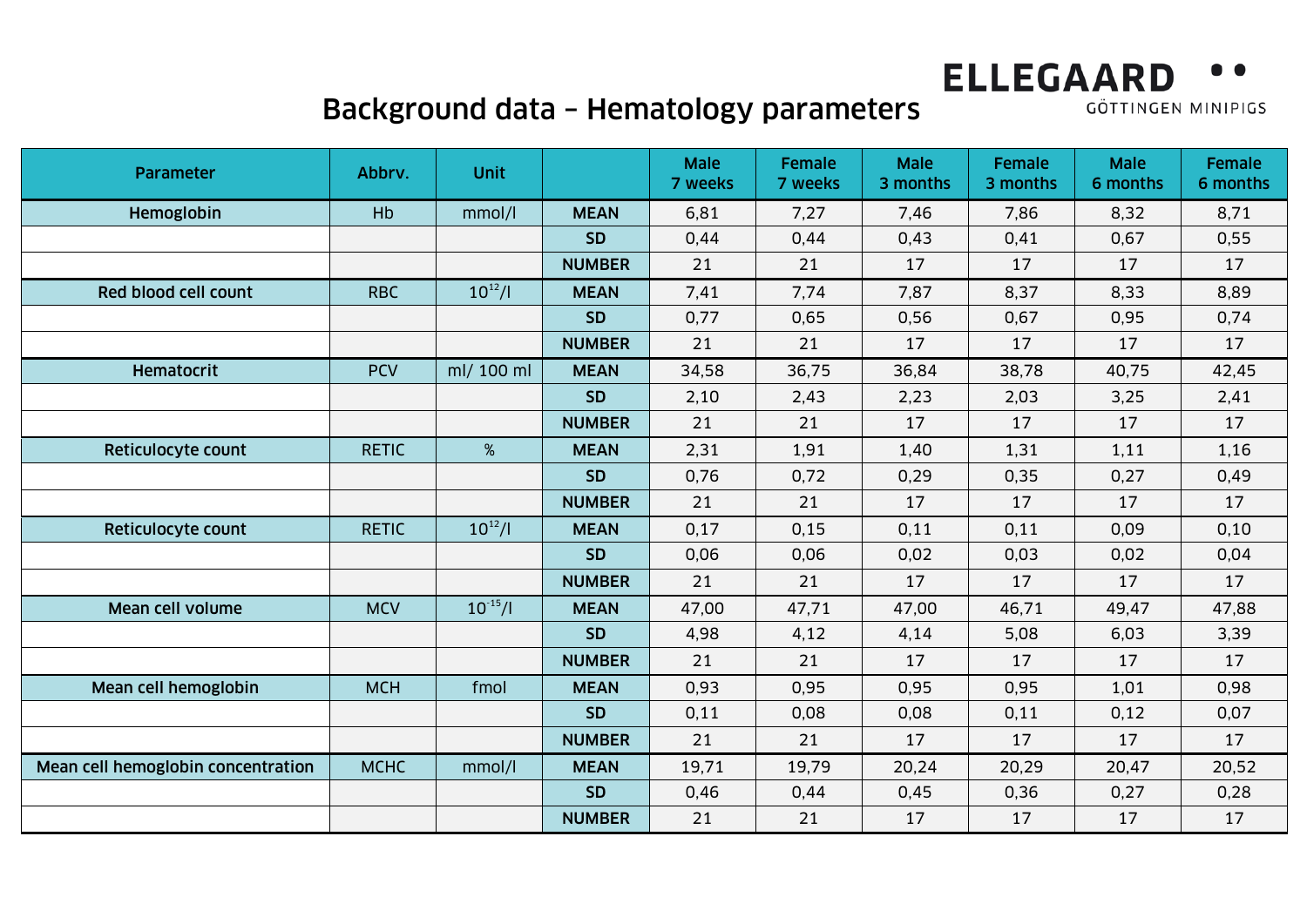## **ELLEGAARD**

## Background data – Hematology parameters

GÖTTINGEN MINIPIGS

| Parameter              | Abbrv.        | <b>Unit</b>        |               | <b>Male</b><br>7 weeks | <b>Female</b><br>7 weeks | <b>Male</b><br>3 months | <b>Female</b><br>3 months | <b>Male</b><br>6 months | Female<br>6 months |
|------------------------|---------------|--------------------|---------------|------------------------|--------------------------|-------------------------|---------------------------|-------------------------|--------------------|
| White blood cell count | <b>WBC</b>    | 10 <sup>9</sup> /I | <b>MEAN</b>   | 14,71                  | 13,10                    | 11,31                   | 11,32                     | 9,84                    | 9,46               |
|                        |               |                    | <b>SD</b>     | 3,88                   | 3,74                     | 2,13                    | 1,75                      | 2,05                    | 2,66               |
|                        |               |                    | <b>NUMBER</b> | 21                     | 21                       | 17                      | 17                        | 17                      | 17                 |
| <b>Neutrophils</b>     | <b>NEUTRO</b> | %                  | <b>MEAN</b>   | 36,21                  | 32,46                    | 31,21                   | 22,64                     | 31,39                   | 26,21              |
|                        |               |                    | <b>SD</b>     | 10,72                  | 7,16                     | 6,88                    | 6,51                      | 10,58                   | 8,68               |
|                        |               |                    | <b>NUMBER</b> | 21                     | 21                       | 17                      | 17                        | 17                      | 17                 |
| <b>Neutrophils</b>     | <b>NEUTRO</b> | 10 <sup>9</sup> /I | <b>MEAN</b>   | 5,27                   | 4,33                     | 3,55                    | 2,58                      | 3,16                    | 2,56               |
|                        |               |                    | <b>SD</b>     | 3,23                   | 1,93                     | 1,11                    | 0,90                      | 1,56                    | 1,30               |
|                        |               |                    | <b>NUMBER</b> | 21                     | 21                       | 17                      | 17                        | 17                      | 17                 |
| Lymphocytes            | <b>LYMPHO</b> | %                  | <b>MEAN</b>   | 61,69                  | 65,51                    | 66,58                   | 74,95                     | 65,23                   | 70,42              |
|                        |               |                    | <b>SD</b>     | 10,69                  | 7,20                     | 6,84                    | 6,52                      | 10,18                   | 8,71               |
|                        |               |                    | <b>NUMBER</b> | 21                     | 21                       | 17                      | 17                        | 17                      | 17                 |
| Lymphocytes            | <b>LYMPHO</b> | 10 <sup>9</sup> /I | <b>MEAN</b>   | 8,88                   | 8,51                     | 7,52                    | 8,45                      | 6,37                    | 6,59               |
|                        |               |                    | <b>SD</b>     | 2,01                   | 2,20                     | 1,51                    | 1,35                      | 1,42                    | 1,84               |
|                        |               |                    | <b>NUMBER</b> | 21                     | 21                       | 17                      | 17                        | 17                      | 17                 |
| <b>Eosinophils</b>     | <b>EOS</b>    | %                  | <b>MEAN</b>   | 1,05                   | 0,92                     | 1,19                    | 1,29                      | 2,00                    | 2,02               |
|                        |               |                    | <b>SD</b>     | 0,40                   | 0,65                     | 0,75                    | 0,53                      | 0,97                    | 1,08               |
|                        |               |                    | <b>NUMBER</b> | 21                     | 21                       | 17                      | 17                        | 17                      | 17                 |
| <b>Eosinophils</b>     | EOS           | 10 <sup>9</sup> /I | <b>MEAN</b>   | 0,15                   | 0,12                     | 0,14                    | 0, 15                     | 0,19                    | 0, 19              |
|                        |               |                    | <b>SD</b>     | 0,06                   | 0,09                     | 0,09                    | 0,07                      | 0,09                    | 0,09               |
|                        |               |                    | <b>NUMBER</b> | 21                     | 21                       | 17                      | 17                        | 17                      | 17                 |
| <b>Basophils</b>       | <b>BASO</b>   | %                  | <b>MEAN</b>   | 0,38                   | 0,42                     | 0,43                    | 0,46                      | 0,56                    | 0,60               |
|                        |               |                    | <b>SD</b>     | 0,12                   | 0,16                     | 0, 16                   | 0,20                      | 0,25                    | 0, 19              |
|                        |               |                    | <b>NUMBER</b> | 21                     | 21                       | 17                      | 17                        | 17                      | 17                 |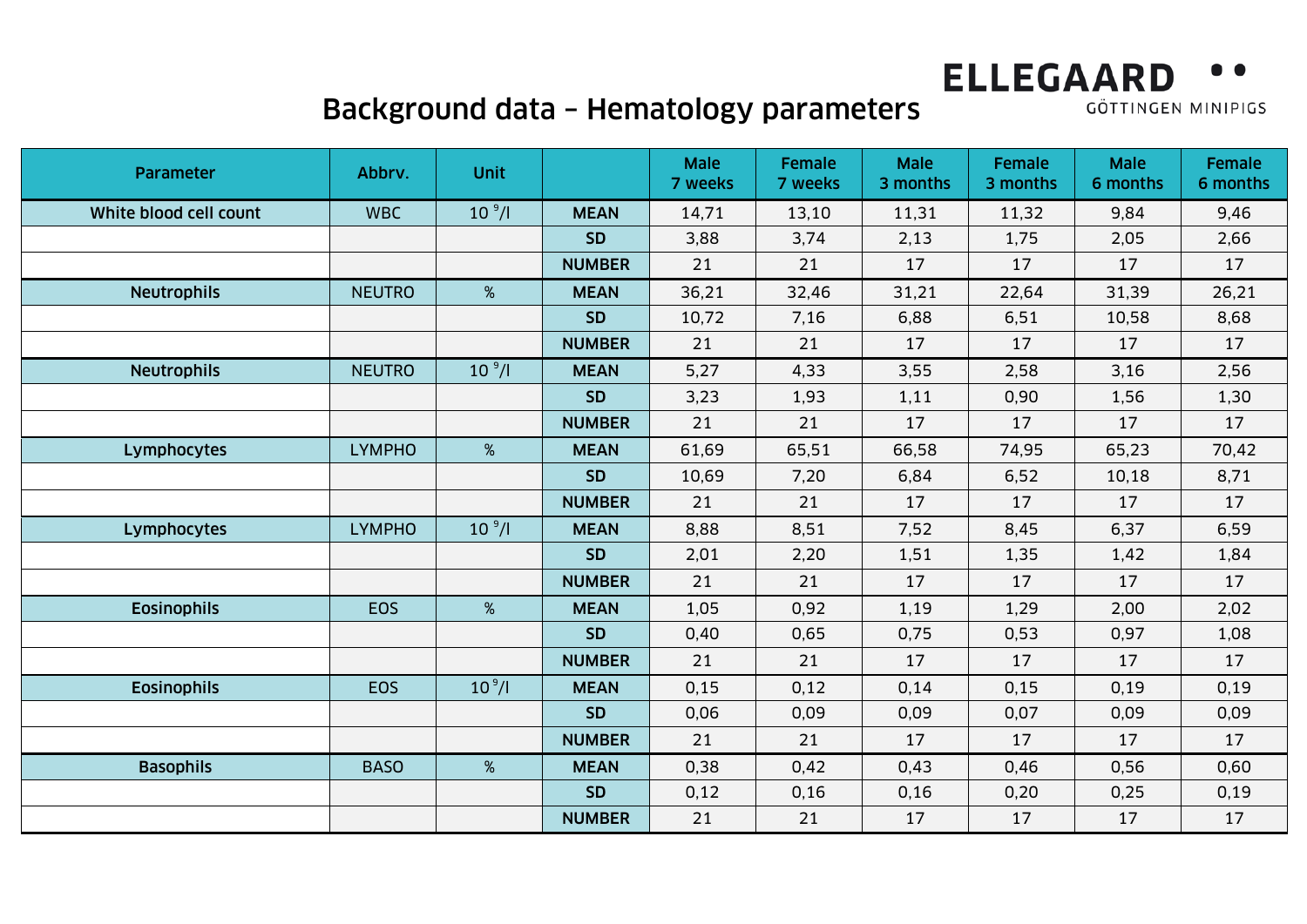# **ELLEGAARD**

#### Background data – Hematology parameters

GÖTTINGEN MINIPIGS

| Parameter                             | Abbrv.        | <b>Unit</b> |               | <b>Male</b><br>7 weeks | <b>Female</b><br>7 weeks | <b>Male</b><br>3 months | <b>Female</b><br>3 months | <b>Male</b><br>6 months | <b>Female</b><br>6 months |
|---------------------------------------|---------------|-------------|---------------|------------------------|--------------------------|-------------------------|---------------------------|-------------------------|---------------------------|
| <b>Basophils</b>                      | <b>BASO</b>   | $10^9$ /l   | <b>MEAN</b>   | 0,05                   | 0,05                     | 0,05                    | 0,05                      | 0,05                    | 0,05                      |
|                                       |               |             | <b>SD</b>     | 0,02                   | 0,02                     | 0,01                    | 0,02                      | 0,02                    | 0,02                      |
|                                       |               |             | <b>NUMBER</b> | 21                     | 21                       | 17                      | 17                        | 17                      | 17                        |
| <b>Monocytes</b>                      | <b>MONO</b>   | %           | <b>MEAN</b>   | 0,68                   | 0,68                     | 0,59                    | 0,65                      | 0,82                    | 0,75                      |
|                                       |               |             | <b>SD</b>     | 0,24                   | 0,17                     | 0,27                    | 0,21                      | 0,36                    | 0,46                      |
|                                       |               |             | <b>NUMBER</b> | 21                     | 21                       | 17                      | 17                        | 17                      | 17                        |
| <b>Monocytes</b>                      | <b>MONO</b>   | $10^9$ /l   | <b>MEAN</b>   | 0,10                   | 0,09                     | 0,07                    | 0,07                      | 0,08                    | 0,07                      |
|                                       |               |             | <b>SD</b>     | 0,06                   | 0,04                     | 0,03                    | 0,03                      | 0,05                    | 0,05                      |
|                                       |               |             | <b>NUMBER</b> | 21                     | 21                       | 17                      | 17                        | 17                      | 17                        |
| <b>Platelet count</b>                 | <b>THROMB</b> | $10^9$ /l   | <b>MEAN</b>   | 921,86                 | 868,95                   | 488,35                  | 519,24                    | 437,76                  | 381,47                    |
|                                       |               |             | <b>SD</b>     | 213,54                 | 168,84                   | 94,57                   | 150,76                    | 62,64                   | 112,02                    |
|                                       |               |             | <b>NUMBER</b> | 21                     | 21                       | 17                      | 17                        | 17                      | 17                        |
| Activated partial thromboplastin time | <b>APTT</b>   | sec.        | <b>MEAN</b>   | 76,25                  | 87,58                    | 76,62                   | 75,72                     | 72,82                   | 71,39                     |
|                                       |               |             | <b>SD</b>     | 18,89                  | 16,04                    | 26,73                   | 28,88                     | 22,50                   | 25,89                     |
|                                       |               |             | <b>NUMBER</b> | 21                     | 20                       | 17                      | 17                        | 17                      | 16                        |
| Thrombin time                         | <b>TT</b>     | sec.        | <b>MEAN</b>   | 22,69                  | 25,96                    | 22,57                   | 24,86                     | 19,19                   | 21,86                     |
|                                       |               |             | <b>SD</b>     | 3,82                   | 2,48                     | 4,15                    | 3,38                      | 4,51                    | 3,82                      |
|                                       |               |             | <b>NUMBER</b> | 21                     | 20                       | 17                      | 17                        | 17                      | 16                        |
| <b>Prothrombin time</b>               | Prothr        | sec.        | <b>MEAN</b>   | 13,30                  | 12,59                    | 13,42                   | 13,51                     | 13,85                   | 13,54                     |
|                                       |               |             | <b>SD</b>     | 0,81                   | 0,70                     | 0,81                    | 1,09                      | 0,86                    | 0,99                      |
|                                       |               |             | <b>NUMBER</b> | 21                     | 20                       | 17                      | 17                        | 17                      | 16                        |
| Fibrinogen                            | Fibr          | g/          | <b>MEAN</b>   | 6,64                   | 5,67                     | 6,85                    | 6,06                      | 8,32                    | 5,70                      |
|                                       |               |             | <b>SD</b>     | 1,18                   | 0,70                     | 1,34                    | 0,90                      | 2,10                    | 2,06                      |
|                                       |               |             | <b>NUMBER</b> | 21                     | 20                       | 17                      | 17                        | 17                      | 16                        |